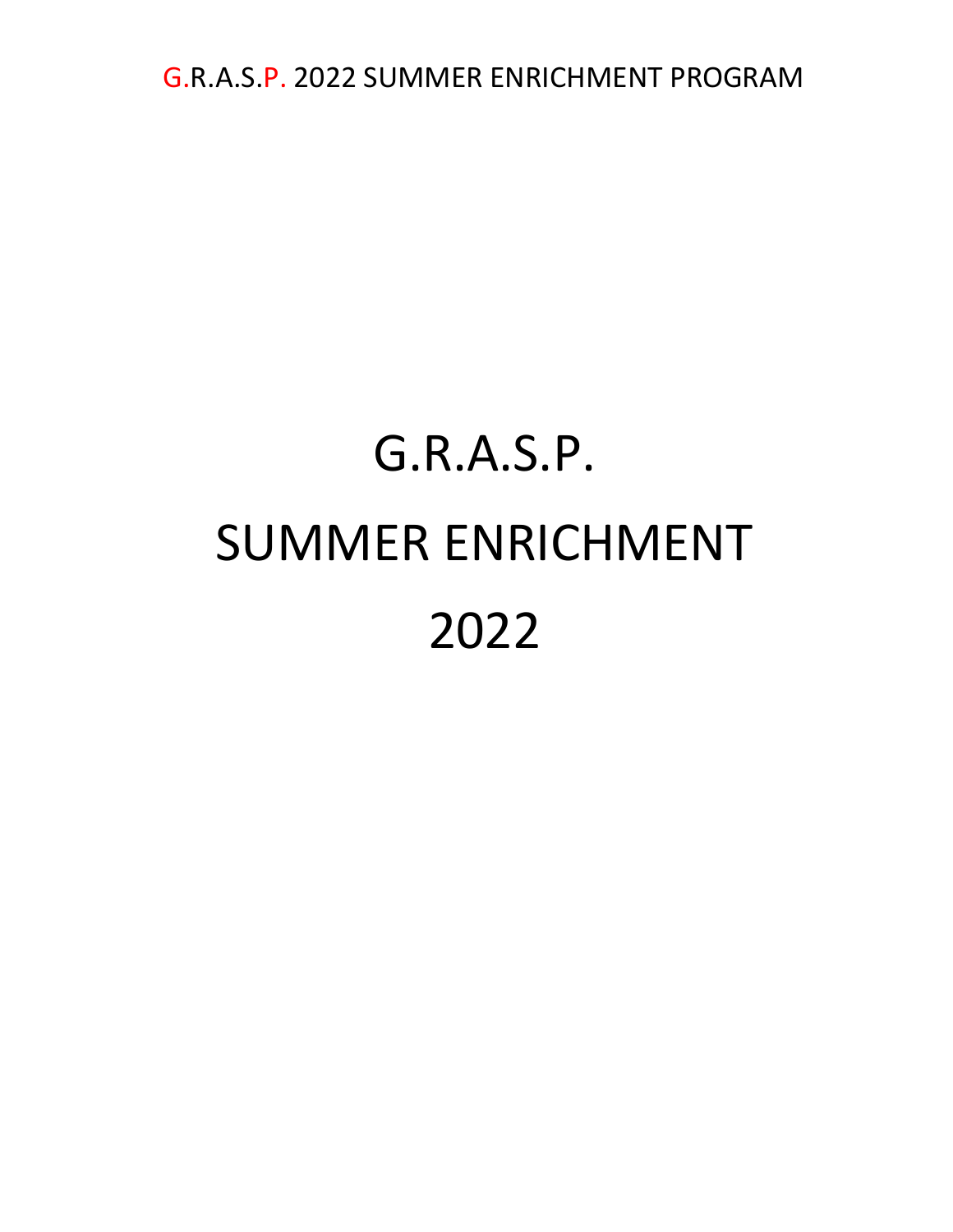### WELCOME!!!

I would like to thank you for entrusting your child(ren) with us for the next 10 weeks.

Little Flowers Early Childhood and Development Center, Incorporated, is a 501 (c) (3) non-profit organization. We are committed to providing low-income children and families in the Sandtown community with quality childcare services through comprehensive early learning and intervention, before, after-school, weekend and summer enrichment programs. Our summer enrichment program provides services to children ages 4 to 12 years old.

We operate 10 weeks during the summer months June  $20<sup>th</sup>$  to August  $26<sup>th</sup>$ , 2022

Monday through Friday, 9am to 3pm. (Before and Aftercare available with \$50 Weekly Fee)

knowledge, skills, and creative talents through structured enrichment activities The focus of the summer enrichment program is to build literacy and math skills while preventing summer loss of existing skills. Social and emotional needs are help youth generate patterns for creative proficiency, build good character, initiate an engaged mode for learning, and find purpose in life.

As you will see on the check list page, we require each student to turn in their 4<sup>th</sup> quarter report card so that we accurately track each student's progress during the summer, providing them with necessary tools to succeed in the upcoming School Year!

Enjoy Your Summer the G.R.A.S.P. Team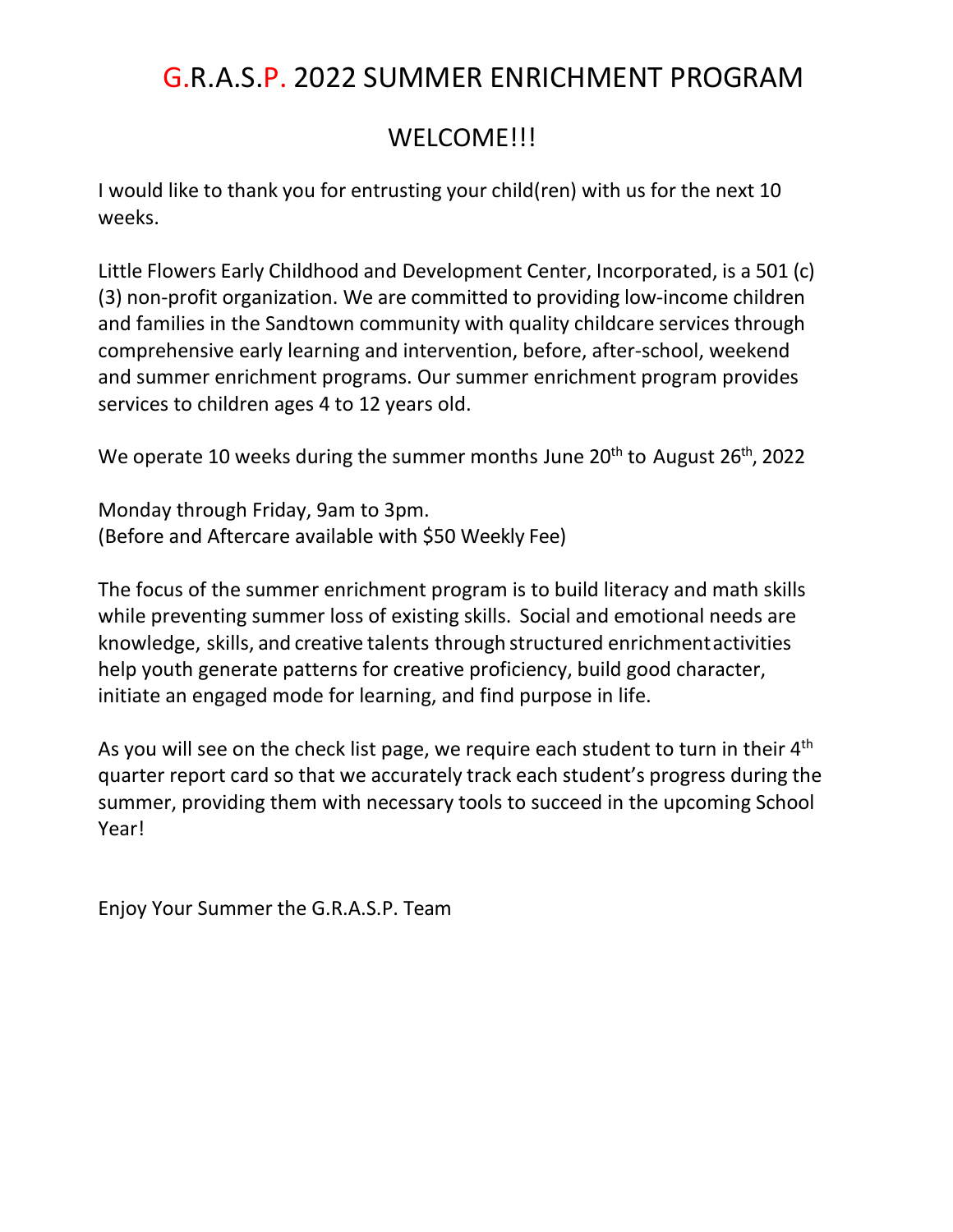| Registration for GRASP SUMMER ENRICHMENT PROGRAM 2022                                                          |  |  |                                                                                  |
|----------------------------------------------------------------------------------------------------------------|--|--|----------------------------------------------------------------------------------|
| (One Sheet Per Child)                                                                                          |  |  |                                                                                  |
|                                                                                                                |  |  |                                                                                  |
|                                                                                                                |  |  |                                                                                  |
|                                                                                                                |  |  |                                                                                  |
| Age: Canade: Comparent Compart Comparator Comparator Comparator Comparator Comparator Comparator Comparator Co |  |  |                                                                                  |
|                                                                                                                |  |  |                                                                                  |
|                                                                                                                |  |  |                                                                                  |
| <b>Parent Information</b>                                                                                      |  |  |                                                                                  |
|                                                                                                                |  |  |                                                                                  |
|                                                                                                                |  |  |                                                                                  |
|                                                                                                                |  |  |                                                                                  |
| Phone Number: __________________________Email: _________________________________                               |  |  |                                                                                  |
| <b>Emergency Contact should parents not be available</b>                                                       |  |  |                                                                                  |
|                                                                                                                |  |  |                                                                                  |
|                                                                                                                |  |  |                                                                                  |
| <b>Phone Number:</b>                                                                                           |  |  |                                                                                  |
|                                                                                                                |  |  | (Home)____________________________(Cell)________________(Other)_________________ |
| Pick-Up List (If different from the parents or emergency contact listed)                                       |  |  |                                                                                  |
|                                                                                                                |  |  |                                                                                  |
|                                                                                                                |  |  |                                                                                  |
|                                                                                                                |  |  |                                                                                  |
| Program Enrolled: [] Cash [] Voucher [x] Summer Funding                                                        |  |  |                                                                                  |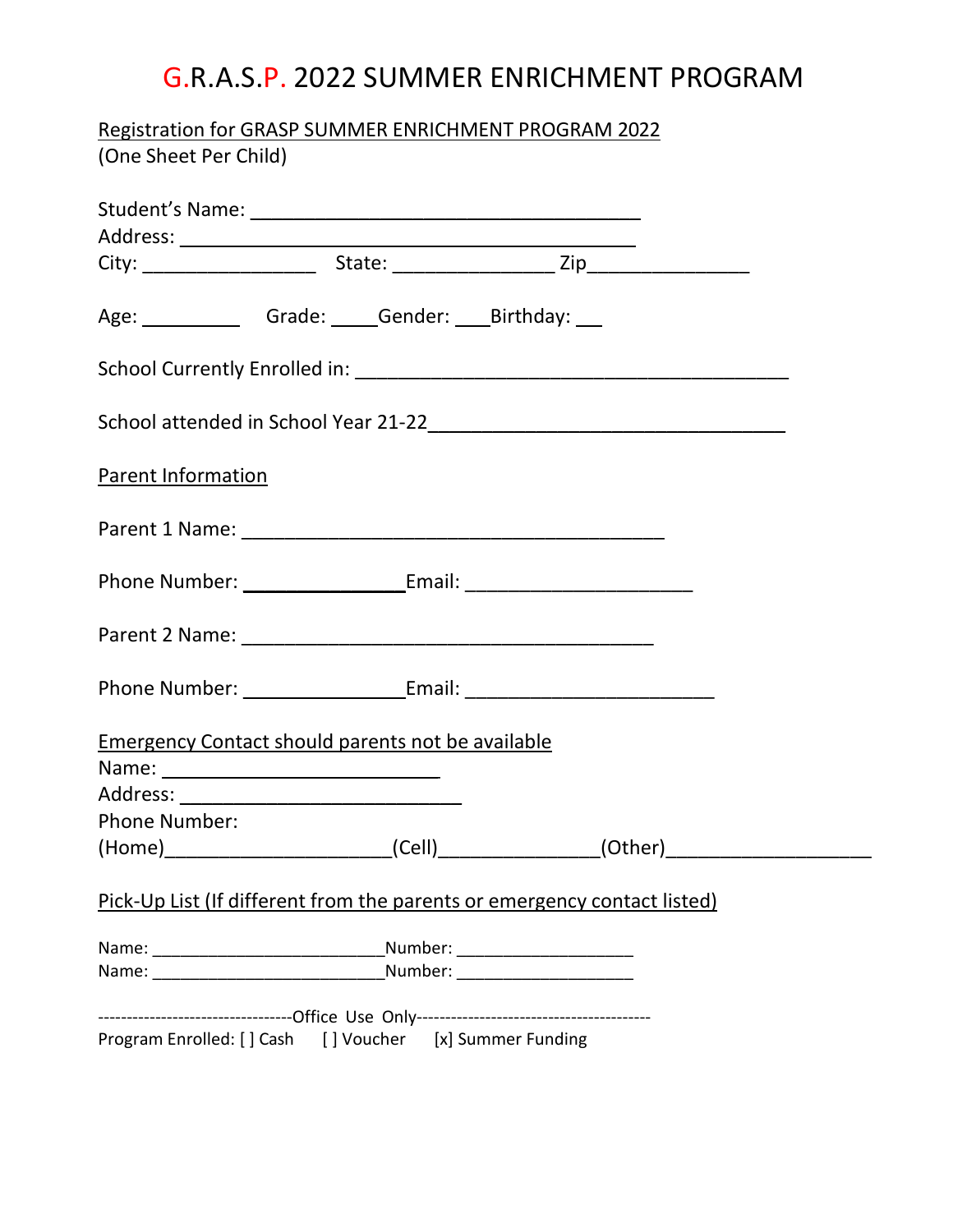#### Registration for GRASP SUMMER ENRICHMENT PROGRAM 2022 PT 2

Summer Funding:

If your child is enrolled in the Summer Funding Program you must comply with the following:

Before/After Care:

Before and After Care is offered to those families needing early morning care.

Hours of Operations - Before 6:30am – 9am, After 3pm to 5pm Monday – Friday, Fee: \$50.00 weekly.

 $\Box$  I will need before/after care for my student

 $\Box$  I will not need before/after care for my student

#### **Transportation**

Transportation is offered to students (ages 2 and up) living in Sandtown-Winchester and the surrounding areas.

 $\Box$  I will need transportation for my student

 $\Box$  I will not need transportation for my student.

Registration Fee:

For EACH household there will be a \$25.00 registration fee.

#### REGISTRATION

**Your registration and reservation for GRASP SUMMER ENRICHMENT PROGRAM IS NOT COMPLETE unless we have a copy of their 4th quarter report card.**

 $\Box$  I agree and have read this registration form and will adhere to all program policies

Signature: Date: Date: Date: Date: Date: Date: Date: Date: Date: Date: Date: Date: Date: Date: Date: Date: Date: Date: Date: Date: Date: Date: Date: Date: Date: Date: Date: Date: Date: Date: Date: Date: Date: Date: Date: D

Witness: Date: Date: Date: Date: Date: Date: Date: Date: Date: Date: Date: Date: Date: Date: Date: Date: Date: Date: Date: Date: Date: Date: Date: Date: Date: Date: Date: Date: Date: Date: Date: Date: Date: Date: Date: Dat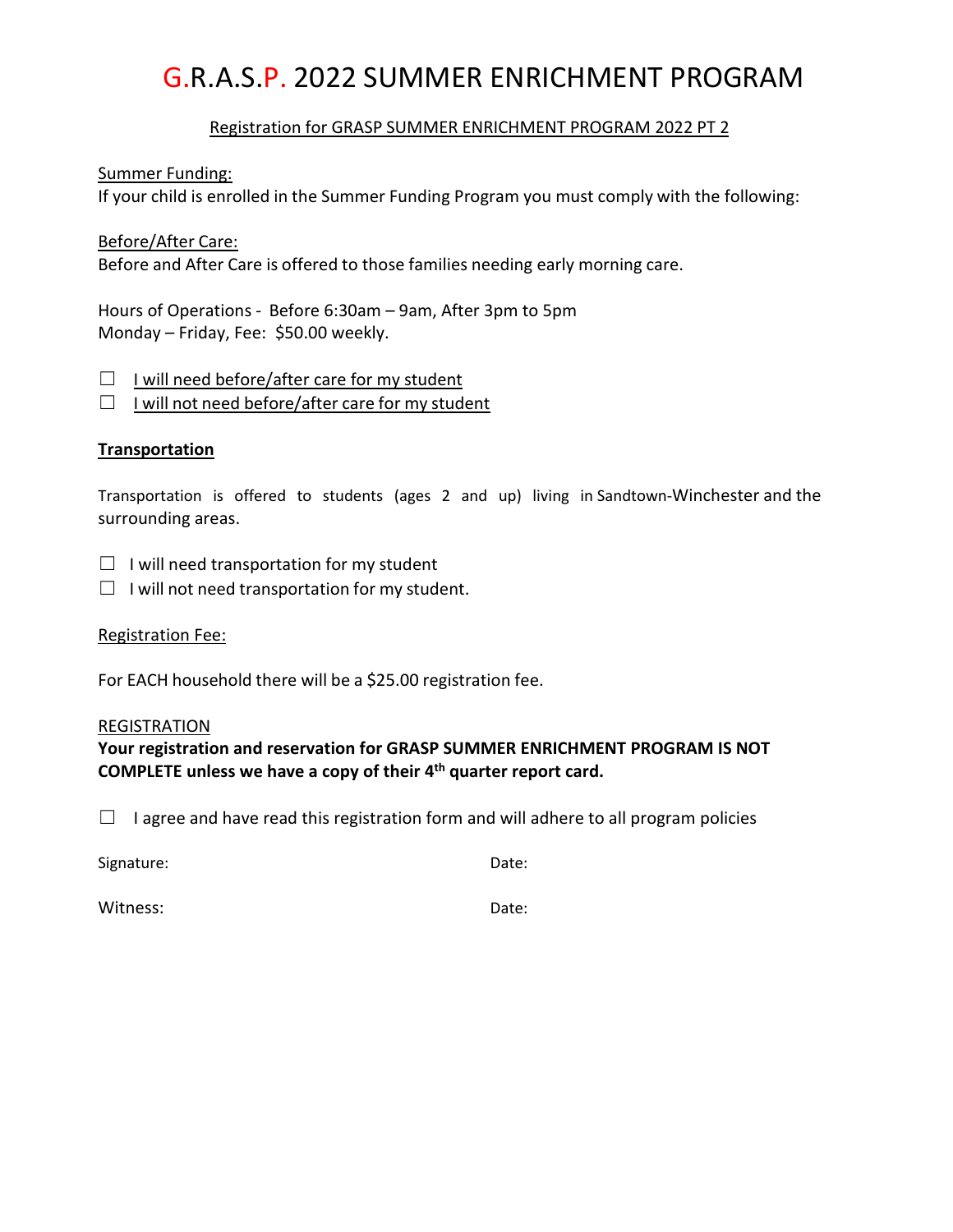### **Camp Class Schedule**

#### **K-1**

| 9am-9:45                            | <b>Breakfast</b>       |
|-------------------------------------|------------------------|
| $9:45$ am $-10:00$                  | Transition/Bathroom    |
| 10:00 am -10:50                     | Math Lesson/SL         |
| $10:50$ am $-11:20$ am              | Science/Art/SL         |
| $11:20 - 11:30$ AM                  | <b>BRAIN BREAK</b>     |
| $11:30$ am $-12:15$ pm              | Literacy Lesson/SL     |
| $12:15$ pm – 12:45 pm               | Lunch                  |
| $1:05$ pm $- 2:00$ pm               | Cultural Enrichment/SL |
| $2:00 \text{ pm} - 3:00 \text{ pm}$ | <b>Recess</b>          |

### **2nd/3rd**

| 9:00am-9:40                         | <b>Breakfast</b>       |
|-------------------------------------|------------------------|
| $9:45$ am $-10:00$                  | Math Lesson/SL         |
| 10:05 am -10:20                     | Transition/Bathroom    |
| $10:35am - 11:00$                   | Literacy Lesson/SL     |
| $11:05$ am $-11:25$ AM              | <b>BRAIN BREAK</b>     |
| $11:25$ am $-12:15$ pm              | Science/ART/SL         |
| $12:15$ pm – 12:40 pm               | Lunch                  |
| $1:05$ pm $-2:00$ pm                | Cultural Enrichment/SL |
| $2:00 \text{ pm} - 3:00 \text{ pm}$ | Recess                 |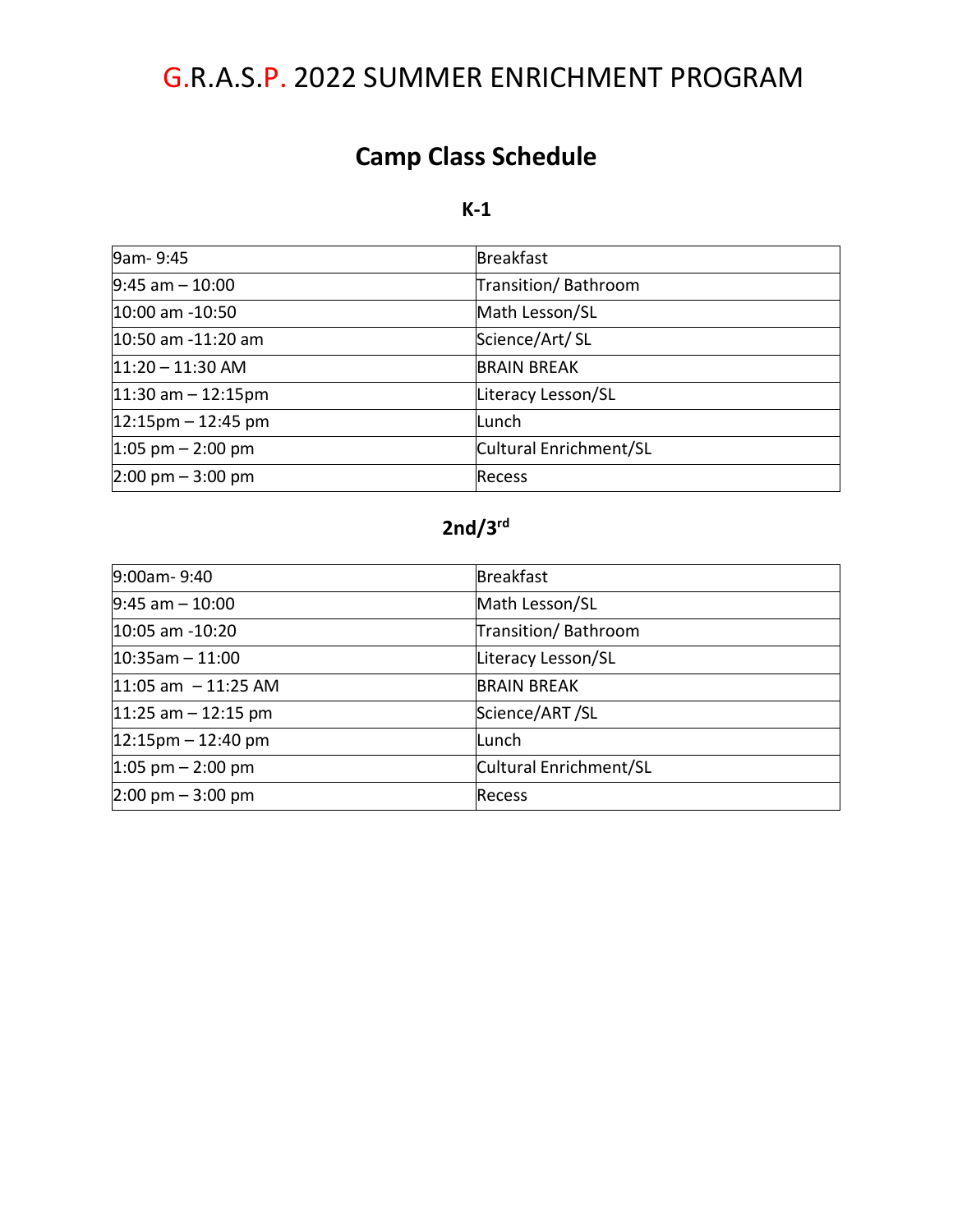#### **4th-5th**

| $9:00$ AM $-9:35$ PM                | <b>Breakfast</b>               |
|-------------------------------------|--------------------------------|
| $9:40$ am $-10:05$                  | Math                           |
| $10:10$ am $-10:45$                 | Literacy                       |
| $10:45$ am - 11:00 am               | Bathroom/Transition            |
| $11:00$ am $-11:35$ am              | SCIENCE/ART                    |
| $11:35$ AM $- 11:55$ AM             | <b>BRAIN BREAK/CHOICE TIME</b> |
| $11:55$ AM $- 12:15$ PM             | <b>LUNCH PREP</b>              |
| $12:15PM - 12:45PM$                 | <b>LUNCH</b>                   |
| $12:45PM - 1:05 pm$                 | Bathroom/Transition            |
| $1:05$ pm $-2:00$ pm                | Cultural Enrichment            |
| $2:00 \text{ pm} - 3:00 \text{ pm}$ | <b>RECESS</b>                  |

#### **Aftercare SCHEDULE**

| $3:00 \text{ pm} - 4:00 \text{ pm}$ | Snack/Outside Activity (Weather Permitting) |
|-------------------------------------|---------------------------------------------|
| $4:00 \text{ pm} - 5:00 \text{ pm}$ | Recess/Pickup                               |

### **Be Aware:**

# **Parents will be charged \$5.00 for every minute after 5:00pm**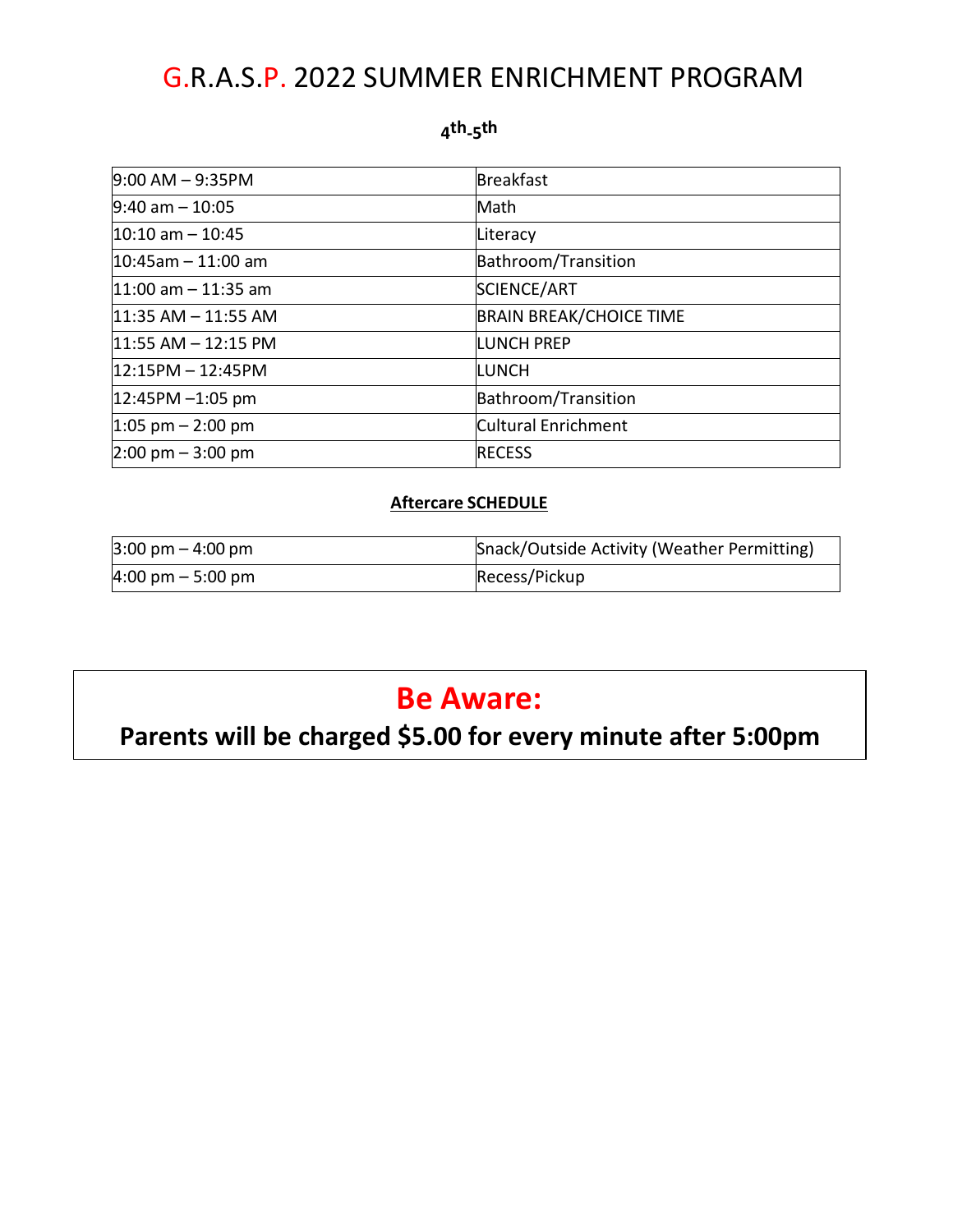#### **BEHAVIORAL POLICY**

Students **WILL** be **Dismissed** from the program for the following infractions: **Stealing** Fighting, threatening others Cursing, fighting, threatening and/or being disrespectful to any adult/staff Bullying Horse playing (or rough housing) of any kind Destroying property Engaging in any of the above behaviors while being transported

**"In-Program Suspension"** – Students are allowed complete their suspension on- site. However, they cannot participate in any enrichment activities or extracurricular activities. Students **MUST** complete required assignments during that time. If the student refuses "In-Program" suspension, he/she will be suspended (up to five (5)) and MUST return with their parent.

#### **G.R.A.S.P BUCKS BEHAVIORAL POLICY**

Students can earn up to \$25.00 worth of G.R.A.S.P BUCKS per day.

G.R.A.S.P BUCKS can be used for the **G.R.A.S.P store**.

Students can lose G.R.A.S.P BUCKS for their behavior, attendance, and classroom participation.

#### GRASP STORE Hours

12:15pm – 12:45pm 3:00pm –4:00pm (If any student would like to purchase something upon exit that will be allowed)

#### **UNIFORM POLICY**

Students MUST wear Little Flowers' Summer Enrichment shirts on ALL TRIPS. students are not allowed to wear: tank tops, crop tops, shorty shorts, miniskirts or any type of pajamas.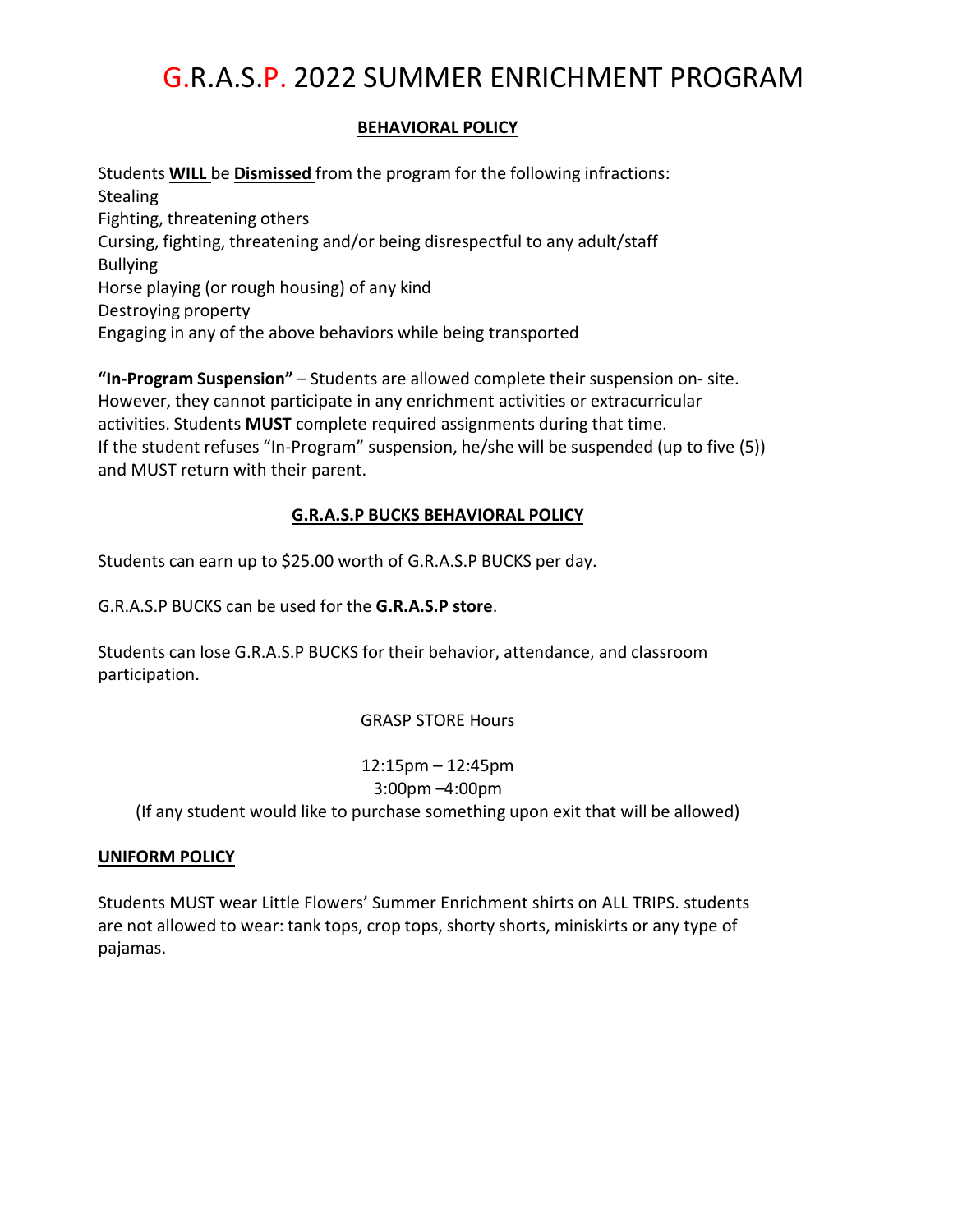#### **TRIP POLICY**

In order for Students to go on any trip they must have the required (TBA) amount of GRASP BUCKS for that trip.

For every trip, student must wear their Little Flowers' Summer Enrichment Shirt. Students will not be permitted to go on any trip without their T- shirt

#### **ATTENDANCE POLICY**

The program starts at 9 am. Each student is allowed a 15-minute grace period. are Students who will be late, must contact the program within 30 minutes of the program start time (9 am). Failure to contact the program may result in the student being sent home. Excessive lateness and absenteeism can result in dismissal from the program. *(If you are having a problem with attendance, please see the program coordinator for assistance)*

Each student is required to come every day. Students are allowed three (3) unexcused absences. Excused absences must be due to vacation and sickness/illness.

Parents are required to attend all three (3) Parent Investment Meetings (P.I.M).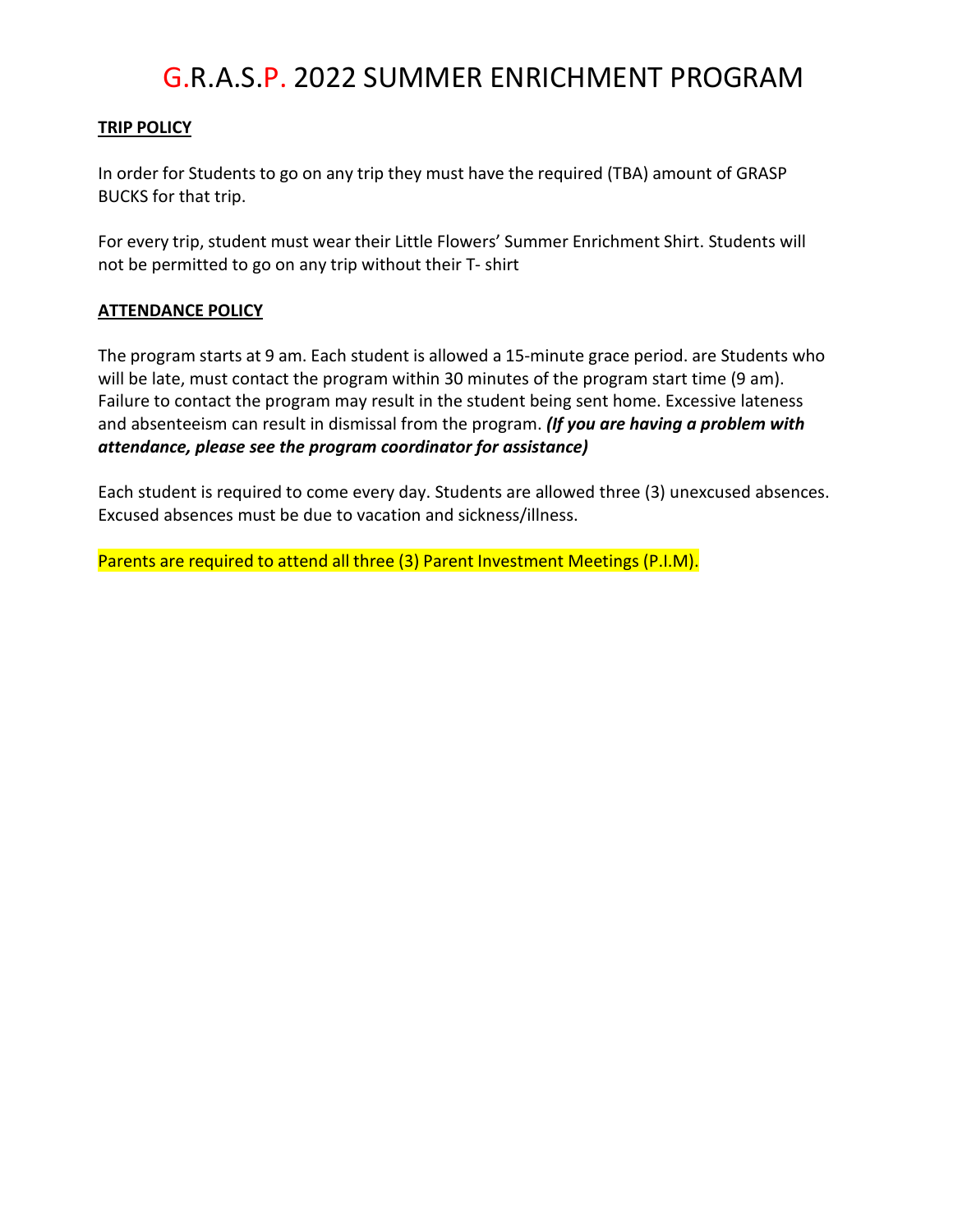#### **Camp Activities**

Swimming/Water Fun Skating Bowling Nature Exploration Out Door Fun/Picnics Off Site Trips **Tutoring** Arts and Crafts Sports Activities Computer Fun Health and Nutrition Activities

#### **Staff**

All staff is certified through the Office of Childcare Administration, experienced in early childhood and development and credentialed.

**School Age (5 – 15) Ratio: 15 – 1**

#### **Food and Nutrition**

All meals are served at the center and include, breakfast (9am – 9:30am), lunch (12:15 – 12:45), and two snacks (10 am and 3 pm).

Children with food allergies must provide a written statement and notify the director.

**Disciplinary practice** Referto Parent handbook regarding lost or stolen **Valuables.**

LF **is not** responsible for lost or stolen items. Therefore, we encourage parents to keep all valuable items such as, expensive jewelry, portable game devises, MP3 players, digital cameras, and cell phones at home.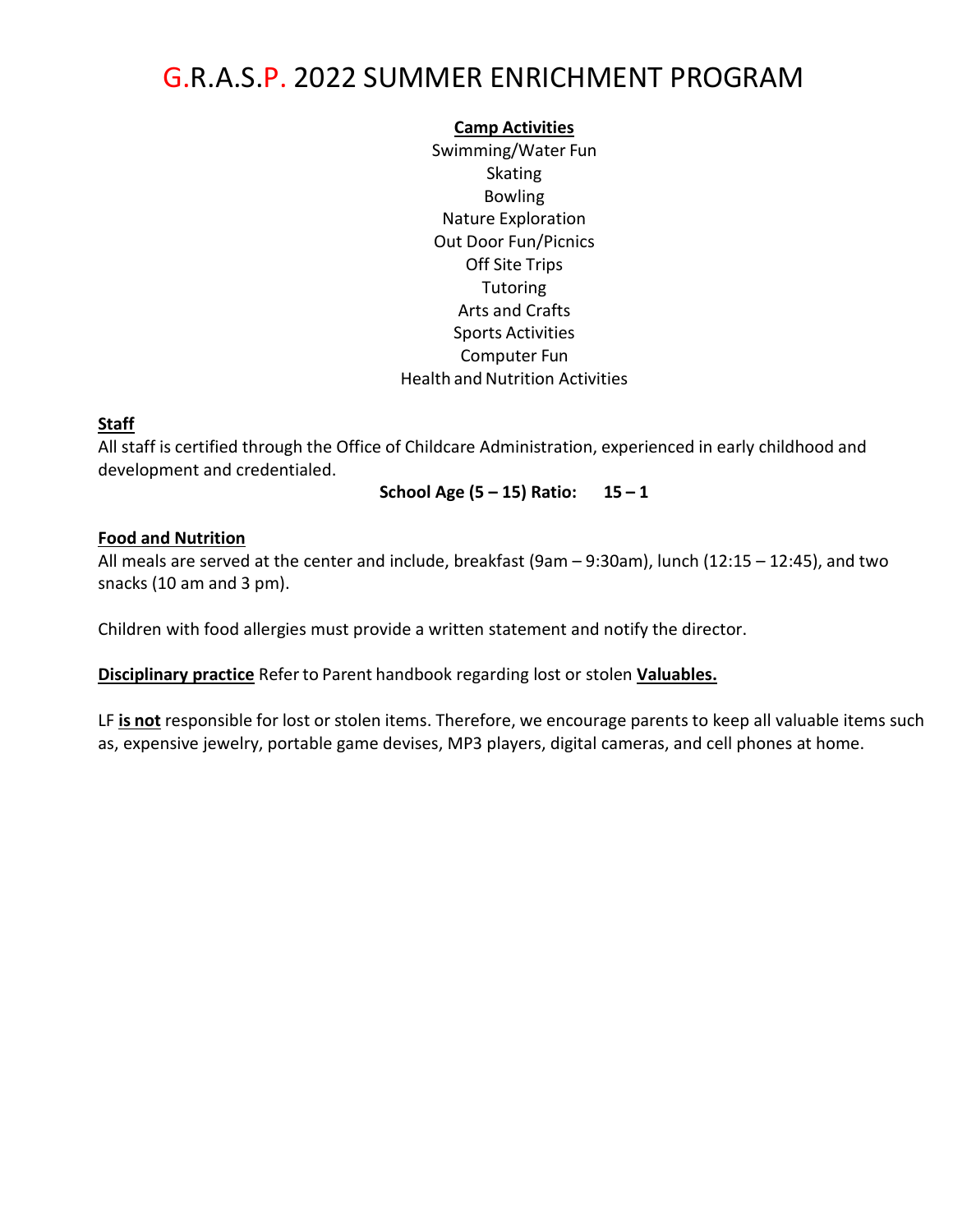**Summer Enrichment Permission Slip**

| Child(ren) Name(s):                                                                                                                                                                                                                                                                                                                                                                                                                                                                      |  |  |  |  |
|------------------------------------------------------------------------------------------------------------------------------------------------------------------------------------------------------------------------------------------------------------------------------------------------------------------------------------------------------------------------------------------------------------------------------------------------------------------------------------------|--|--|--|--|
| I give permission for the above-named child(ren) to participate in the following summer camp<br>activities:                                                                                                                                                                                                                                                                                                                                                                              |  |  |  |  |
| Swimming (pool)<br>My child <b>CAN</b> swim $\Box$<br><b>CANNOT</b> swim □                                                                                                                                                                                                                                                                                                                                                                                                               |  |  |  |  |
| Water Fun<br>$\Box$ Yes $\Box$ No                                                                                                                                                                                                                                                                                                                                                                                                                                                        |  |  |  |  |
| (Water fun is a weekly activity. Children will be supervised by center staff and pool personnel if<br>at a public facility. Children enrolled in the early learning program, MUST use the wading pool<br>and sparklers only. Water activities at the center will consist of sparklers, water balloons, other<br>non- pool water activities. All children must bring a swim suit, shoes, towel and change of<br>clothes.)                                                                 |  |  |  |  |
| $\Box$ Yes $\Box$ No Skating<br>Bowling<br>$\Box$ Yes $\Box$ No<br><b>Nature Exploration</b><br>$\Box$ Yes $\Box$ No<br>Out Door Fun/Picnics<br>$\Box$ Yes $\Box$ No<br>Off-Site Trips<br>$\Box$ Yes $\Box$ No<br>$\Box$ Yes $\Box$ No<br>Tutoring<br><b>Arts and Crafts</b><br>$\Box$ Yes $\Box$ No<br>$\Box$ Yes $\Box$ No<br><b>Sports Activities</b><br>Photography/Information Technology<br>$\Box$ Yes $\Box$ No<br>$\Box$ Yes $\Box$ No<br><b>Health and Nutrition Activities</b> |  |  |  |  |
| Children will not be allowed to participate in camp activities without a signed permission slip.<br>If your child has allergies and/or special restrictions please check the box [] and note his/her<br>allergies/restrictions below                                                                                                                                                                                                                                                     |  |  |  |  |

| Parent/Guardian Signature | Date |
|---------------------------|------|
|                           |      |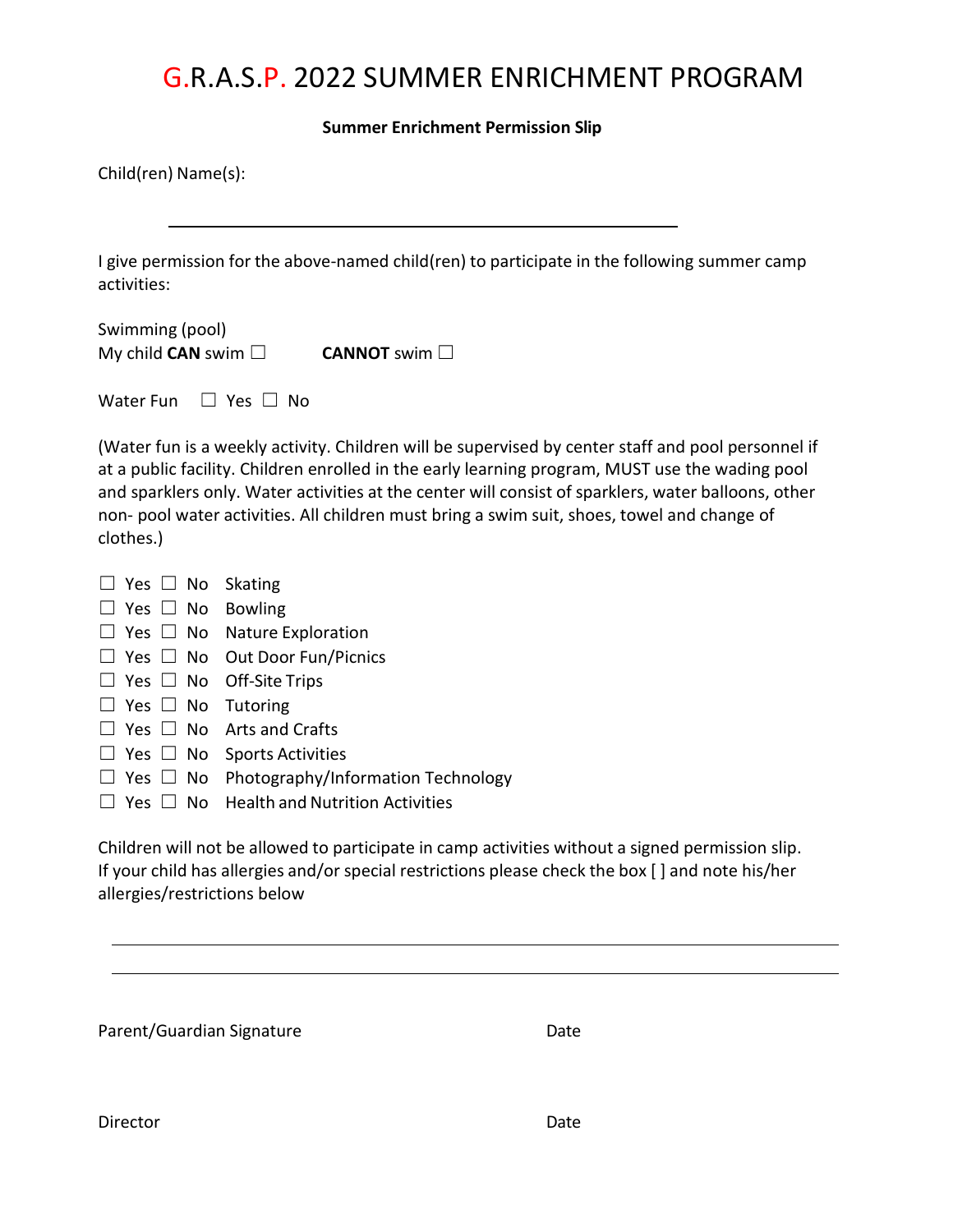#### **Parent Agreement**

I \_\_\_\_\_\_ agree to adhere to all policies and ensure that my student is at GRASP SUMMER ENRICHMENT PROGRAM daily and if they will be absent, I will provide proper documentation to the main office if my student is absent. I agree to all policies and fully understand dismissal procedures if I or my student(s) do not adhere to policies and procedures in place. I further understand that the information I provide may be used for statistical and grant use.

Parent Signature

#### **Student Agreement**

I suppromise to make sure that I am doing my best to follow all the GRASP SUMMER ENRICHMENT PROGRAM policies and procedures and I do understand that there are consequences that could cause me to be dismissed from the program

Student Signature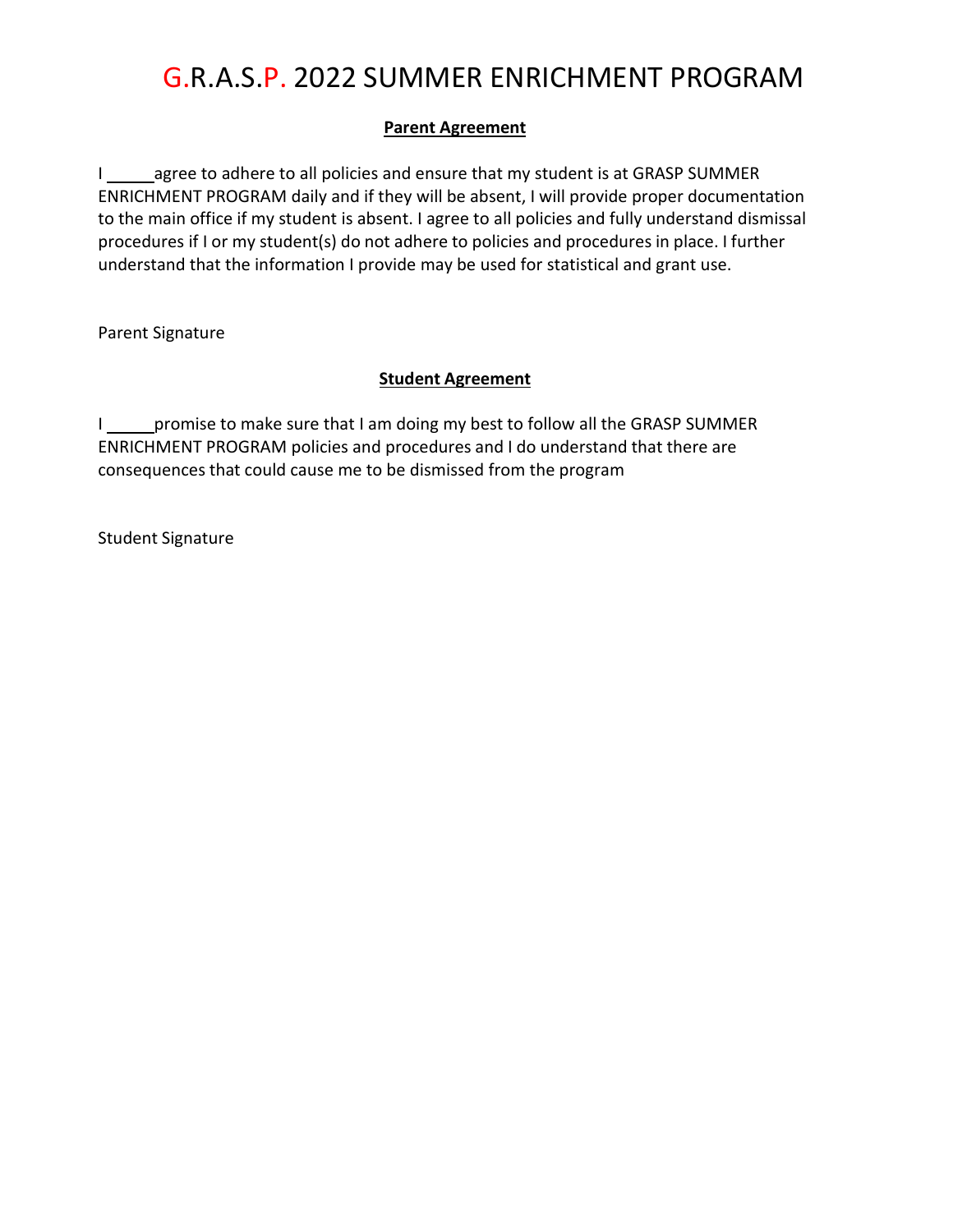#### Checklist for Reservation

- □ 4<sup>th</sup> Quarter Report Card turned into GRASP Coordinator
- □ \$25 Registration Fee Paid
- □ \$50 for Before/Aftercare
- ☐ Registration Forms filled out and turned into GRASP Coordinator
- $\Box$  Proper Documentation turned in the main office
- □ Parent Agreement Signed
- ☐ Student Agreement Signed
- □ Parent Survey

☐ Permission to Use Your Child's Records in the Summer Program Attendance Evaluation Form Signed

 $\Box$  Media Release Forms signed

Follow us @graspafterschool on Instagram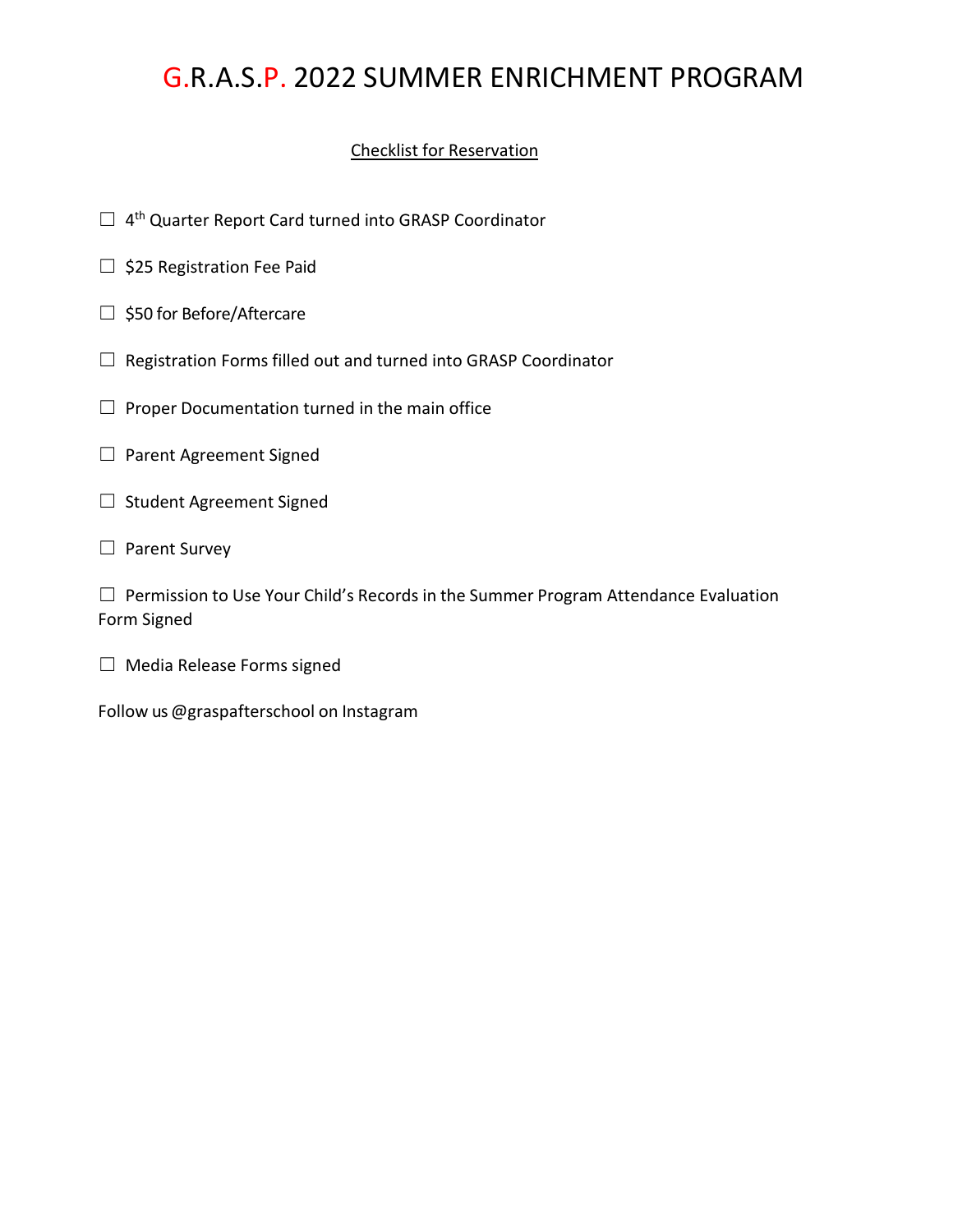

Baltimore's Promise works with partners in Baltimore City to provide summer youth programs. We are looking to see how often youth attend their summer programs. And, we are trying to learn if programs help youth get better in reading, math, and other areas.

**We need your help**. We want to use your child's

- Name and Date of Birth
- Demographic Information (Gender, Race/Ethnicity)
- Summer program attendance record
- "Unique school ID" (Student Identification Number)
- Baltimore City Public School records

Your child's information will help us find out how well Baltimore summer programs are doing.

We will take great care with your child's records. Only these people will look at your child's records:

- Your child's summer program staff
- Baltimore's Promise staff (or official partners
- Baltimore City Public Schools (or official partners) staff

This program will share records in a safe, private way with Baltimore's Promise. Baltimore's Promise will look at summer program attendance. Baltimore's Promise is part of a citywide effort to understand if summer programs help children do well in school and to help more youth have the opportunity to participate in summer programs. Your child's information may be shared with partners that include Baltimore City Public Schools, the Department of Social Services and city agencies.

Your child's information will be stored in a system that complies with the Family Educational Rights and Privacy Act (FERPA) and guarded by security protocols that prevents unauthorized persons from accessing the system.

In our reports, we only write or talk about children as a group. We do not share names or Student Identification Numbers with the public. This way, people reading or hearing our reports will not be able to connect your child's information to identify who they are.

**Risks**: We will take all the right steps to keep all your child's information private. A breach of confidentiality is possible but unlikely. In the unlikely chance that a breach does happen, Baltimore's Promise will use best practices for notifying affected parties.

#### **If you allow us to share your child's enrollment and attendance record with Baltimore's Promise, please just keep this paper.**

**But, if you do NOT want us to share your child's information, use the form on the back of this page.**